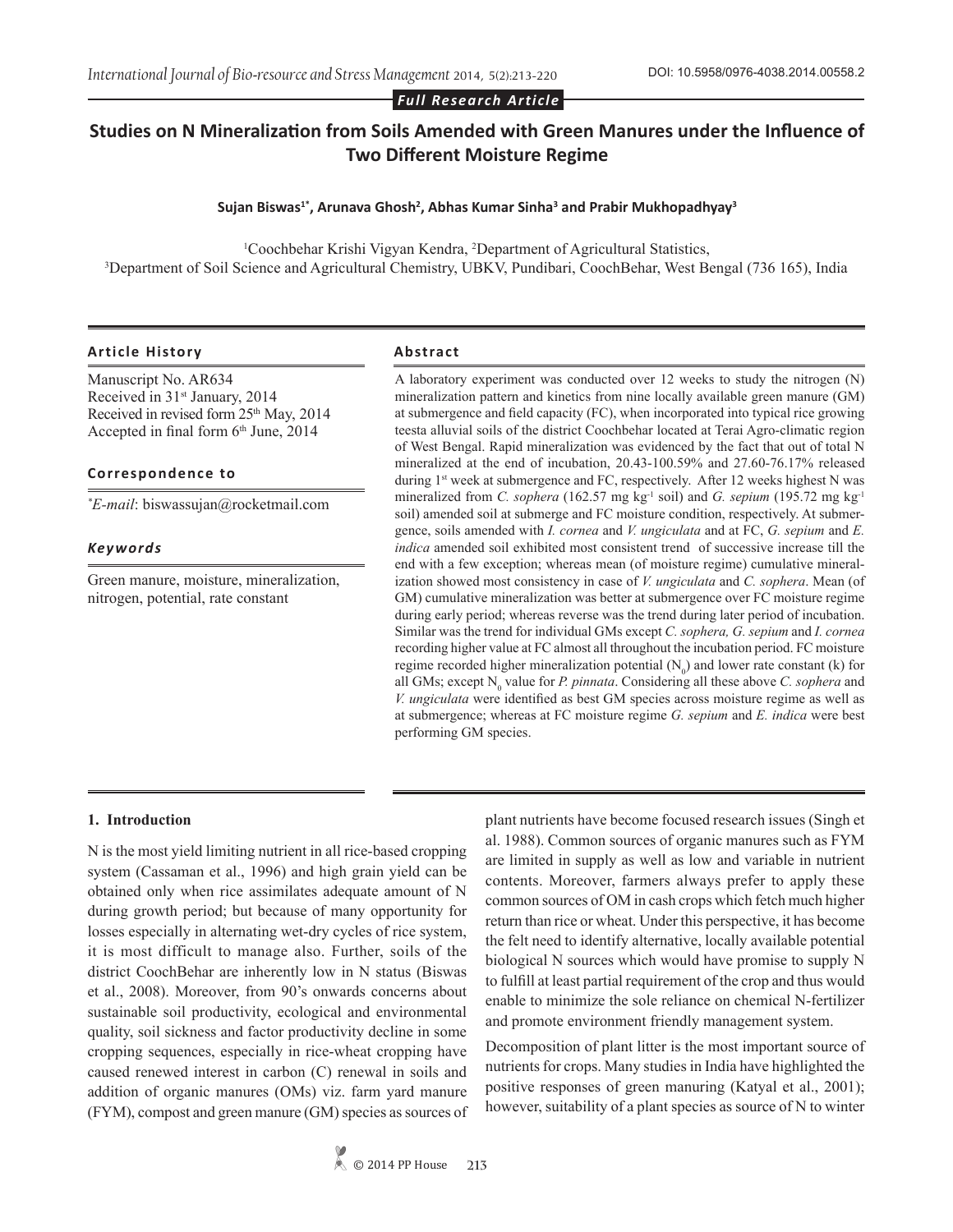rice when incorporated into soil depends on synchronization of N release pattern from plant species and growth stage wise demand for N by the crop, which cannot be easy to achieve (Pang and Letey, 2000). A clear understanding on the estimates of N mineralization pattern, mineralization potential  $(N_0)$ , mineralization rate constant (k) and N recovery from plant litter when incorporated into soil is necessary, to identify alternative potential biological N sources for green manuring. Further, mineralization from GM species when incorporated into soil is influenced by soil moisture (Sihag and Singh, 1999). Keeping these facts in mind, the present laboratory incubation experiment was under taken to compare the effect of different GMs on N mineralization kinetics in typical rice growing teesta alluvial soil at two different moisture regime viz. field capacity and submergence.

#### **2. Materials and Methods**

The incubation study was conducted during the year 2009-10 at the laboratory, Regional Research Station, UBKV, Pundibari, Coochbehar, West Bengal (WB), India. Soils collected from top (0-20 cm) layer of 20 cultivated fields under typical ricewheat cropping system 10 days before harvesting of rice was used for the experiment. Sampling fields were located at the village Bararangras  $(26^019' \text{ N}, 89^023' \text{ E}; 43 \text{ m}$  above mean sea level) of Coochbehar district of Terai Agro-climatic Zone, West Bengal under humid subtropical India. Soils of the collected area belong to taxonomic class Aquic Ustifluvents. A composite sample was prepared from collected samples for use in laboratory incubation experiment. Physico-chemical properties of the soil were as follows : Texture-sandy loam (sand-62%, silt-21% and clay-17%), pH-5.48, Electrical conductivity-0.20 dsm-1, Organic C-11.40 mg kg-1, total N-912 mg kg-1, available N-79.46 mg kg-1, inorganic N-18.06 mg kg<sup>-1</sup>, available P-16.52 mg kg<sup>-1</sup>, available K-45.54 mg kg<sup>-1</sup>), maximum moisture holding capacity-38.72% (w/w) and field capacity-22.48% (w/w).

Above ground portions of *V. ungiculata* and *A. hypogea*  without reproductive parts*,* 32 days old plants of *S. rostrata*, tender shoot and leaves of *C. cajan*, *C. sophera, G. sepium, E. indica, P. pinnata* and *I. cornea* were collected. The samples were washed and then air dried first followed by sun drying and ground to pass through 0.5 mm sieve for use in laboratory experiment. Moisture content in the sun dried samples ranged from 9.1-10.2%. For chemical analysis a portion of washed and air dried samples were oven dried at 60°C until constant weight is obtained and ground to pass through 0.5 mm sieve. Ground plant materials were analyzed for total C by combustion method Guar et al. (1973) and total N by semimicro Kjeldahl method of Bremner and Mulvaney (1982). Total C and N content of plant materials used in the experiment were as follows: *V. ungiculata-*45.70 & 2.55% *, A. hypogea-*47.10 & 2.42%*, S. rostrata-*45.10 & 2.98%*; C. cajan-*44.30 & 3.57%, *C. sophera-*42.60 & 3.18%*, G. sepium-*45.10 & 3.04%*, E. indica-*45.90 & 3.67%*, P. pinnata-*48.80 & 2.55% and *I. cornea-*49.70 & 2.31%. 1.21 kg of field moist soil (equivalent to 1 kg of oven dry soil) was placed in each plastic pot and ground plant materials were mixed with soil  $\omega$  400 mg N kg<sup>-1</sup> soil and incubated at room temperature for twelve weeks at two moisture regimes *i.e.* submergence (1 cm depth of water at surface of the soil) and FC (22.48% moisture w/w) during the period from 1st December, 2009 to 22nd February, 2010. A control soil without addition of GM was also included. Each treated was replicated thrice. Moisture loss was replenished by adding required amount of distilled water every alternate day. Soil sub-samples were taken after 1<sup>st</sup>, 2<sup>nd</sup>, 3<sup>rd</sup>, 4<sup>th</sup>, 6<sup>th</sup>, 8<sup>th</sup> and 12<sup>th</sup> week for determination of mineral N (NH<sub>4</sub><sup>+</sup>-N and  $NO<sub>3</sub><sup>-</sup>-N$ ) content following method of Keeney and Nelson (1982). Significance of moisture level and GM on cumulative mineralization was analyzed by applying standard method known as 'Analysis of variance' as applicable in factorial CRD using MSTATC statistical package (MSTATC, East Lansing, Mich.). The significance of treatments was tested using least significant difference (LSD) value at *p*=0.05, worked out for comparison between moisture levels, GMs and their interactions over the entire period of incubation. Best fit models for describing the cumulative N mineralization pattern and thereby to calculate the kinetic parameters of N mineralization in soils were chosen by using linear method and Levenberg-Marquardt method of parameter estimation for nonlinear models considering lower MSE and higher  $R<sup>2</sup>$  as the basis for choosing the best fit model. Linear model was not found to be suitable for describing the mineralization pattern as the values of MSE and  $\mathbb{R}^2$  were insignificant. Among the nonlinear models, cumulative N mineralization pattern over 12 weeks of incubation at both moisture regimes was best described using either logistic model :  $N_f = N_0 / [1 + (N_0 / N_i - 1)^* e^{-kt}]$  or exponential model :  $N_t = N_0 (1 - e^{-kt}) + N_i$  (Yonebayashi and Hattori, 1986), where  $N_t$ =total inorganic N content in soil at time t (mg  $kg^{-1}$ ) soil),  $N_0$ =N mineralization potential (mg kg<sup>-1</sup> soil),  $N_i$ =initial inorganic N content of soil (mg  $kg<sup>-1</sup>$  soil), k=mineralization rate constant (week<sup>-1</sup>) and e=base for natural logarithm. Mineralization kinetic parameters ( $N_0 \& k$ ) were calculated by iteration process using Levenberg-Marquardt method of parameter estimation for nonlinear models. Predicted value of total mineral N at each sampling time was calculated by putting the value of  $N_0$ , k and t in the best fit model equation.

#### **3. Results and Discussion**

# *3.1. Mean effect of GM species on N mineralization in soils* Mean cumulative N mineralization (Table 1) after 12 weeks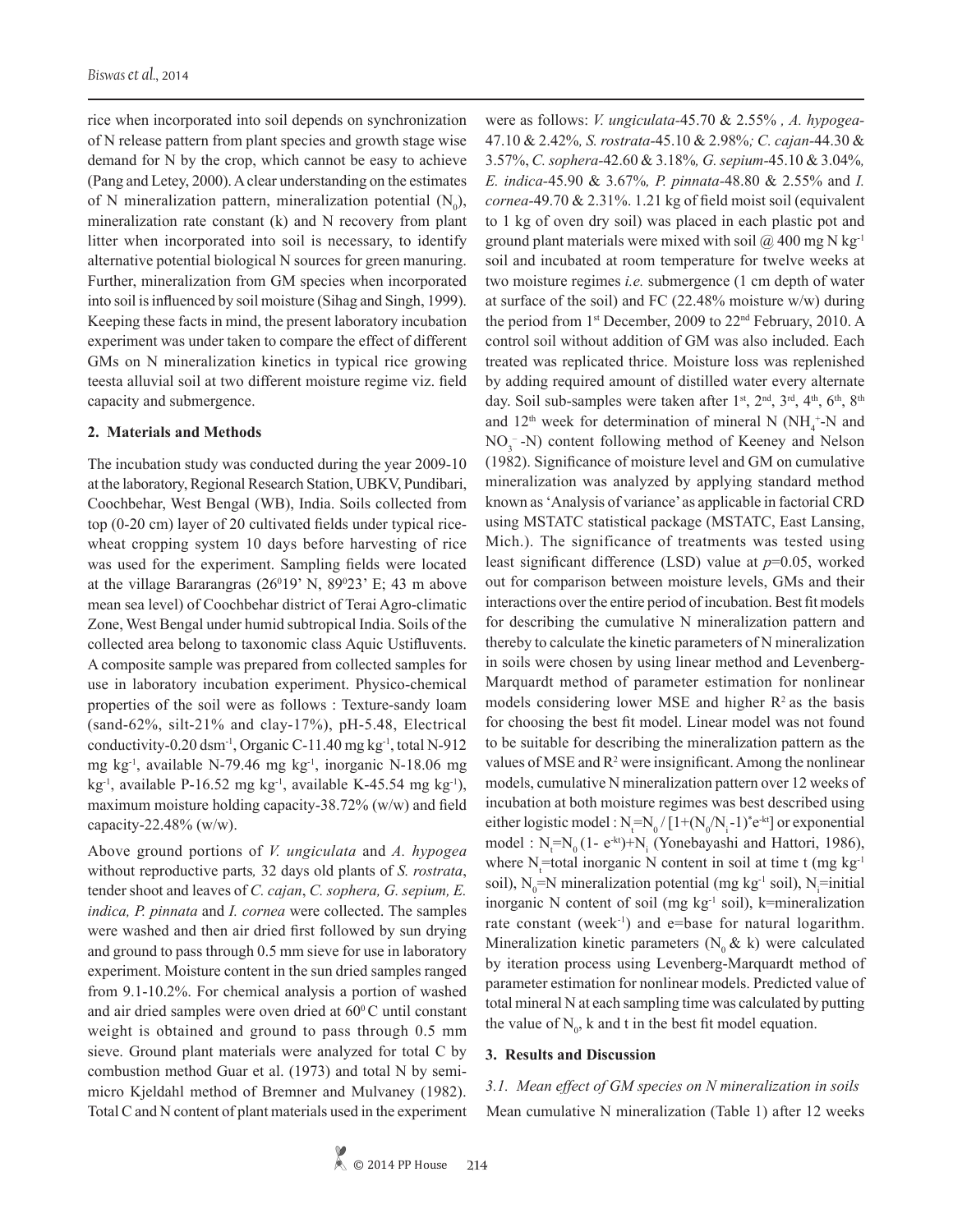of incubation ranged from 99.60 mg kg-1 soil in case of *A. hypogea* to 171.74 mg kg-1 soil in case of *C. sophera* amended soil with 91.24% and 229.76% increase over control (52.08 mg kg-1 soil); which was followed by *E. indica* (157.97 mg kg-1 soil), *G. sepium* (156.47 mg kg-1 soil) and *V. ungiculata* (155.69 mg kg-1 soil) amended soil with 203.32, 200.44 and 198.94% increase over control, respectively. At the mid stage *i.e.* after 6 weeks of incubation cumulatively mineralized N content was highest in *S. rostrata* (180.22 mg kg<sup>-1</sup> soil) followed by *C. sophera* (169.54 mg kg-1 soil) and *C. cajan* (165.41 mg  $kg<sup>-1</sup>$  soil) amended soil as against the lowest amount in case of *A. hypogea* (105.05 mg kg-1 soil) amended soil. Rapid mineralization at initial period was evidenced by the fact that out of cumulative N mineralized after 12 weeks of incubation, 35.23 to 81.18% released during 1st week, being highest and lowest in case of *S. rostrata* and *A. hypogea* amended soil, respectively. Such rapid mineralization during initial period can be explained by higher active microbial biomass during initial stages (Franzluebbers et al., 1994).

Pattern of mean cumulative N mineralization (of moisture regimes) followed complex differential trends according to GM species (Table 1). Nearly similar was the observation of Oglesby and Fownes (1992). Among all the GM species, *V. ungiculata* amended soil showed most consistent trend of successive increase with advancement of time period up to the end of the incubation (155.69 mg kg<sup>-1</sup> soil). Soil amended with *A. hypogea* and *C. sophera* followed identical mineralization pattern of continuous increase, reaching peak value after 8 week of incubation (109.92 & 184.96 mg kg-1 soil, respectively) and a decline thereafter; but magnitude of cumulative mineralization was significantly higher from soil treated with *C. sophera*. Identical pattern of continuous increase up to  $6<sup>th</sup>$  week (165.41) mg kg-1 soil) followed by differential trend of gradual decline

was observed in case of *C. cajan* which corroborate findings of Fox et al. (1990) and Singh and Kumar (1996). Soils amended with *G. sepium, E. indica* and *I. cornea* showed similar pattern of cumulative mineralization up to 8<sup>th</sup> week-a sharp increase during first 3 week followed by a break at  $4<sup>th</sup>$  week and again continuous increase up to  $8<sup>th</sup>$  week but thereafter the increasing trend continued for *I. cornea* amended soil where as *G. sepium*  and *E. indica* treated soil maintained almost a plateau with slight inclination towards decrease. Tian et al., (1992) also reported almost similar trend in case of *G. sepium* amended soil. Magnitude of mineralization was significantly higher in case of *G. sepium* and *E. indica* over *I. cornea* treated soil all throughout the incubation period. Among the GM species, *S. rostrata* amended soil recorded steep rise up to 4<sup>th</sup> week (189.21)  $mg \, kg^{-1}$  soil) followed by a sharp decline up to the end which was at par with findings of Pathak and Sarkar (1994). On the other hand *P. pinnata* amended soil showed a continuous increase up to 3rd week followed by alternative decline and increase reaching peak at  $6<sup>th</sup>$  week. It was also noted from the Table 1 that in case of *C. cajan*, *S. rostrata*, *C. sophera*, *G. sepium* and *E. indica* amended soil comparatively sharper rise was observed up to 3<sup>rd</sup> week. This might be due to narrower C:N ratio (12.53 to 15.14) compared to other species (18 to 21.58) used in the experiment.

# *3.2. Mean effect of moisture regime on N mineralization in soils*

Soil moisture levels at which incubation studies were carried out found to exert a profound influence on mean (of GM residues) cumulative N mineralization in soil (Table 2). Pattern of mean cumulative mineralization at both submergence and FC moisture level was identical during early stages of incubation. Mean cumulative N mineralized at submerge moisture regime progressively increased with time period reaching peak at  $4<sup>th</sup>$  week (127.58 mg kg<sup>-1</sup> soil) followed by

| Table 1: Mean cumulative N mineralization in soils (mg $kg^{-1}$ ) over the period of incubation as influenced by GM residues |                             |                 |                 |                 |                 |                 |                  |  |  |  |  |
|-------------------------------------------------------------------------------------------------------------------------------|-----------------------------|-----------------|-----------------|-----------------|-----------------|-----------------|------------------|--|--|--|--|
|                                                                                                                               | Period of incubation (week) |                 |                 |                 |                 |                 |                  |  |  |  |  |
| GM residues                                                                                                                   | 1 <sup>st</sup>             | 2 <sup>nd</sup> | 3 <sup>rd</sup> | 4 <sup>th</sup> | 6 <sup>th</sup> | 8 <sup>th</sup> | 12 <sup>th</sup> |  |  |  |  |
| V. ungiculata                                                                                                                 | 57.36                       | 74.64           | 102.08          | 106.00          | 147.23          | 151.75          | 155.69           |  |  |  |  |
| A. hypogea                                                                                                                    | 35.09                       | 60.86           | 82.15           | 95.44           | 105.05          | 109.92          | 99.60            |  |  |  |  |
| S. rostrata                                                                                                                   | 119.26                      | 153.97          | 174.12          | 189.21          | 180.22          | 155.47          | 146.91           |  |  |  |  |
| C. cajan                                                                                                                      | 83.59                       | 117.60          | 148.45          | 153.92          | 165.41          | 164.89          | 147.53           |  |  |  |  |
| C. sophera                                                                                                                    | 101.01                      | 148.03          | 168.54          | 169.17          | 169.54          | 184.96          | 171.74           |  |  |  |  |
| G. sepium                                                                                                                     | 75.84                       | 102.95          | 149.90          | 127.67          | 143.06          | 158.00          | 156.47           |  |  |  |  |
| E. indica                                                                                                                     | 91.41                       | 116.27          | 149.28          | 141.71          | 146.48          | 158.94          | 157.97           |  |  |  |  |
| P. pinnata                                                                                                                    | 59.66                       | 84.60           | 100.47          | 94.49           | 113.80          | 104.94          | 112.30           |  |  |  |  |
| I. cornea                                                                                                                     | 50.95                       | 58.67           | 103.92          | 99.06           | 119.90          | 132.10          | 137.14           |  |  |  |  |
| Control                                                                                                                       | 38.77                       | 45.49           | 54.49           | 55.00           | 56.51           | 44.77           | 52.08            |  |  |  |  |
| SEd                                                                                                                           | 3.81                        | 5.16            | 4.98            | 4.81            | 4.76            | 4.92            | 5.30             |  |  |  |  |
| LSD $(p=0.05)$                                                                                                                | 7.70                        | 10.43           | 10.07           | 9.74            | 9.63            | 9.94            | 10.71            |  |  |  |  |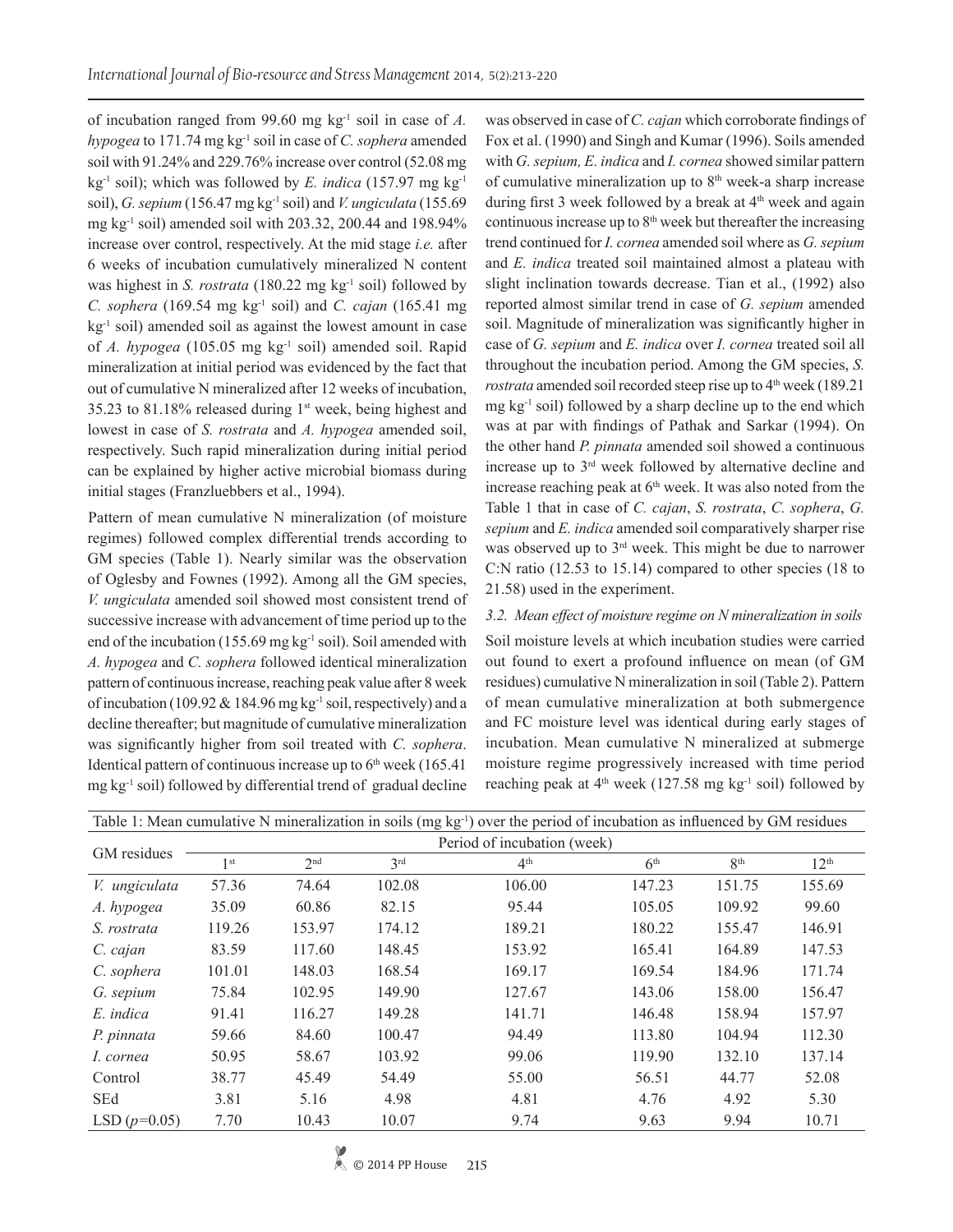alternative decrease and increase in successive time periods; which was nearly similar with observation of Singh et al., (1991). On the other hand at FC moisture level a gradual increase in cumulative mineral  $N$  up to  $3<sup>rd</sup>$  week followed by a decline at  $4<sup>th</sup>$  week, reaching peak at  $6<sup>th</sup>$  week (150.79 mg) kg<sup>-1</sup> soil) and thereafter a plateau was observed. Nearly similar was the observation of Pathak and Sarkar (1995). Magnitude of cumulative mineralization was higher at submergence during early periods; whereas at later periods significantly higher value was recorded under FC. Singh et al., (1988) and Dey and Jain (1996), also recorded higher N mineralization at FC than under waterlogged condition. Sihag and Singh (1999) also observed higher N mineralization at 50% and 75% water holding capacity (WHC) than that recorded at 100% WHC. Superiority of submergence over FC moisture condition at early periods of incubation was probably due to increased activity of anaerobic microbial organisms whereas the reverse trend at later periods of incubation was presumably because of greater nitrogen losses by de-nitrification or lower microbial activity due to lack of oxygen at submergence. The trend of mineralization indicates that continuous submergence at early periods followed by drying may favour better mineralization. Saha et al. (2013) maintenance of a drying phase in a submerged soil at pre-tillering or pre-flowering stage favours consumption of higher amount of N from the soil system.

# *3.3. Interaction effect of GM species and moisture regime on N mineralization*

A perusal of data presented in Table 3 showed that cumulative N mineralized over entire period of incubation was significantly influenced by GM sources at both submerge and FC moisture levels. Cumulative N mineralization from soils amended with GMs accorded significantly higher value over control soil throughout the incubation period both at submerge and FC moisture regimes with exception in case of *A. hypogea* (39.67 mg kg<sup>-1</sup> soil) and *I. cornea* amended soil (24.98 mg kg<sup>-1</sup> soil) at 1st week under submergence. After 1st week of incubation highest and lowest value of mineralized N was accrued with *S. rostrata* (125.43 mg kg<sup>-1</sup> soil) and *I. cornea* amended soil which was significantly lower than that in the control  $(43.57)$ mg kg<sup>-1</sup> soil). On the other hand at FC after completion of  $1<sup>st</sup>$ week of incubation *C. sophera* (137.80 mg kg-1 soil) amended soil resulted to release highest cumulative N followed by *S.* 

*rostrata* (113.08 mg kg-1 soil) and *E. indica* amended soil (85.96 mg kg-1 soil) and lowest amount in soil treated with *A. hypogea*   $(30.52 \text{ mg kg}^{-1} \text{ soil})$ , which was lower than the control  $(33.97 \text{ m})$ mg kg-1 soil). Magnitude of cumulative mineralization under submergence at the end of incubation ranged from 88.62 mg kg-1 soil in case of *A. hypogea* to 162.57 mg kg-1 soil in case of *C. sophera* amended soil with respective increase of 195.76 and 359.11% over control (45.27 mg kg-1 soil); whereas at field capacity highest and lowest magnitude was recorded in soil treated with *G. sepium* (195.72 mg kg-1 soil) and *A. hypogea*   $(110.57 \text{ mg kg}^{-1} \text{ soil})$  with respective increase in the tune of 332.29 and 187.73% over control ((58.90 mg kg-1 soil).

The pattern of mineralization at submergence from *A. hypogea, C. sophera* and *S. rostrata* amended soil were identical throughout the incubation period following gradually increasing trend up to  $4<sup>th</sup>$  week followed by alternative decline and rise at  $6<sup>th</sup>$ ,  $8<sup>th</sup>$  and  $12<sup>th</sup>$  week attaining highest value at  $8<sup>th</sup>$ week in case of *A. hypogea* & *C. sophera* (104.89 & 173.87 mg kg-1 soil, respectively) and at 4th week in case of *S. rostrata*  amended soil (191.28 mg  $kg<sup>-1</sup>$  soil). Mineralization values further indicated that up to  $4<sup>th</sup>$  week mineralization was significantly higher with *S. rostrata* than soils treated with rest two species; whereas 4<sup>th</sup> week onwards the values were significantly higher in soils amended with *C. sophera.* On the other hand *C. cajan* and *G. sepium* treated soil maintained a close parity with each other with successive increase up to  $3<sup>rd</sup>$  week, wherein they reaches peak value (149.79 & 132.34) mg kg-1 soil, respectively) followed by gradual decline at 4th and 6th weeks and then alternative increase and decrease. Here also magnitudes of mineralization significantly varied between *C. cajan* and *G. sepium* amended soils except at 2nd, 6th and 12th week. Further, soils treated with *I. cornea* and *V. ungiculata* exhibited nearly similar pattern of mineral N release showing consistent continuous increase with advancement of time period till the end with only exception in case of *V. ungiculata* amended soil in between 3<sup>rd</sup>-4<sup>th</sup> week. Rest two GM species - *P. pinnata* and *E. indica* when mixed with soils and incubated, nearly identical trend of cumulative N release-an increase in value up to  $3<sup>rd</sup>$  and  $2<sup>nd</sup>$  week, respectively, followed by alternative decrease and increase attaining highest value at  $3<sup>rd</sup>$  (115.72 mg kg<sup>-1</sup> soil) and  $4<sup>th</sup>$  (158.21 mg kg<sup>-1</sup> soil) week, respectively was observed. On the other hand at field capacity

| Table 2. Cumulative N mineralization in soil (mg $kg^{-1}$ ) over the period of incubation as influenced by moisture condition |                             |                 |        |                 |                 |                 |                  |  |  |
|--------------------------------------------------------------------------------------------------------------------------------|-----------------------------|-----------------|--------|-----------------|-----------------|-----------------|------------------|--|--|
| Moisture conditions                                                                                                            | Period of incubation (week) |                 |        |                 |                 |                 |                  |  |  |
|                                                                                                                                | 1 st                        | 2 <sub>nd</sub> | 2rd    | 4 <sup>th</sup> | 6 <sup>th</sup> | R <sup>th</sup> | 12 <sup>th</sup> |  |  |
| Submerge                                                                                                                       | 69.99                       | 103.85          | 125.52 | 127.58          | 118.65          | 122.95          | 117.12           |  |  |
| Field capacity                                                                                                                 | 72.92                       | 88.76           | 121.16 | 118.75          | 150.79          | 150.20          | 150.36           |  |  |
| <b>SEd</b>                                                                                                                     | 1.70                        | 2.31            | 2.23   | 2.15            | 2.13            | 2.20            | 2.37             |  |  |
| LSD $(p=0.05)$                                                                                                                 | 3.44                        | 4.67            | 4.51   | 4.35            | 4.31            | 4.45            | 4.79             |  |  |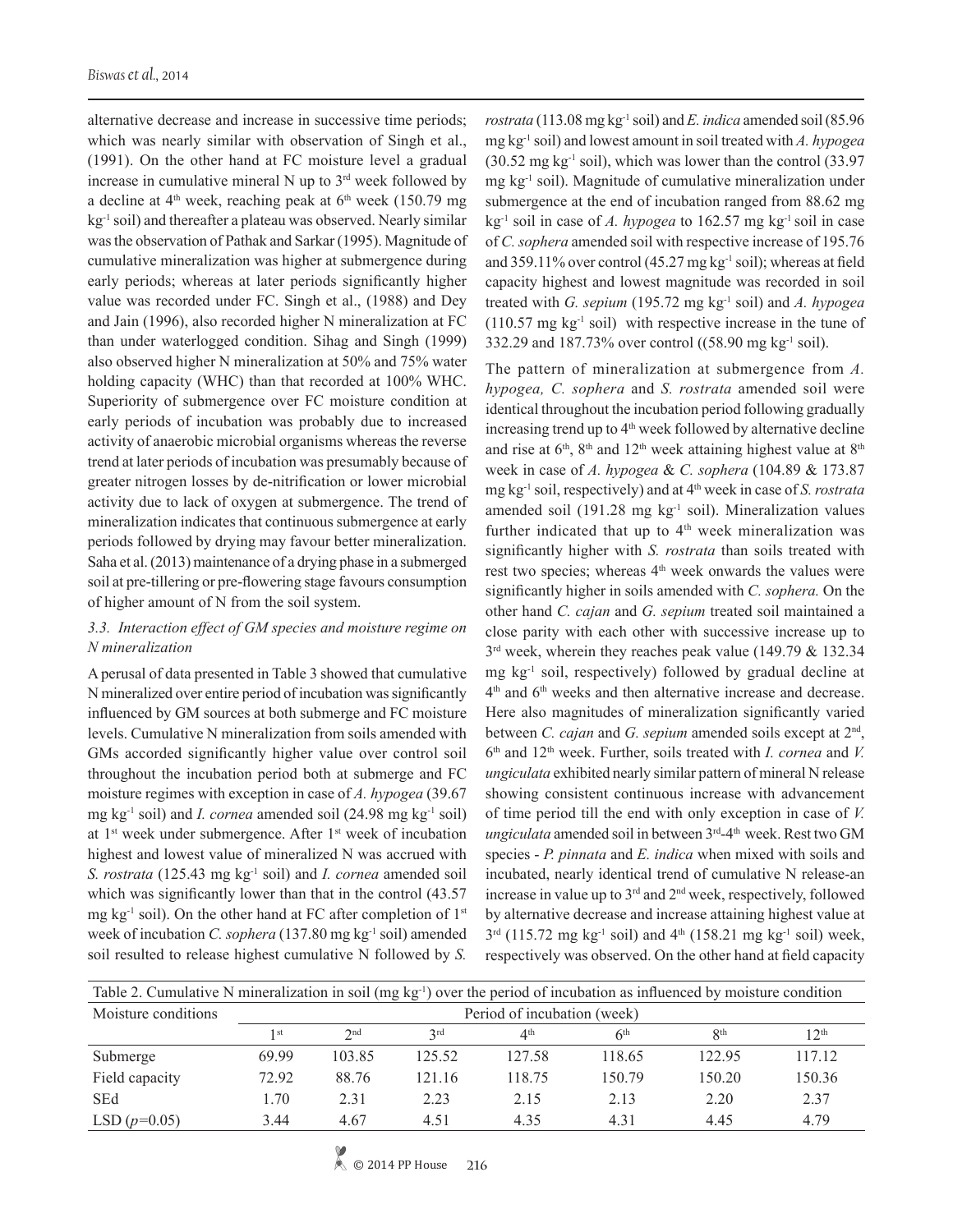moisture level pattern of cumulative N mineralization from soil amended with *V. ungiculata* was nearly identical to that under submergence following a gradual and consistent increase up to the end of the incubation excepting only one break at  $8<sup>th</sup>$ week. Further, pattern of cumulative mineralization from *G. sepium* and *E. indica* amended soils were identical throughout the incubation period; consistently increased up to the end of incubation where they reached peak values (195.72 & 181.94 mg kg<sup>-1</sup> soil) with a break at  $4<sup>th</sup>$  week. The pattern was quite similar to that observed by Mohanty et al. (2010) in case of *G. sepium*. Cumulative N mineralization pattern from *I. cornea* amended soils followed alternative rise and decline during initial stages of incubation but 4<sup>th</sup> week onward there was consistent increase up to the end of incubation and the trend was identical to that of *G. sepium* and *E. indica* amended soils. Although the differences in magnitude of cumulatively mineralized N between soils amended with *G. sepium* and *E. indica* were not significant except at  $6<sup>th</sup>$  and  $8<sup>th</sup>$  week; but both the GM species recorded significantly higher values over *I. cornea* throughout the incubation period. Soils when treated with *A. hypogea*, *S. rostrata* and *C. cajan* and incubated at field capacity moisture

level followed gradual increase in cumulatively mineralized N with highest values at  $6<sup>th</sup>$  week (121.41, 215.74 & 202.51 mg kg<sup>-1</sup> soil, respectively) and gradual decline thereafter. It was further noticed that differences in magnitudes of cumulatively mineralized N from soils amended with *S. rostrata* and *C. cajan*  were significant only during early period i.e. up to 4<sup>th</sup> week. Further, soils amended with *C. sophera* released mineral N in similar pattern like that of soils amended with *G. sepium* and *E. indica* up to  $8<sup>th</sup>$  week. Similarly, trend of mineralization from *P*. *pinnata* amended soil was identical to *G. sepium* and *E. indica*  amended soils except another decline at 8<sup>th</sup> week.

Results presented in Table 3 further showed that after 1 week the magnitude of mineralization was significantly higher at submergence over field capacity from *S. rostrata, C. cajan, E. indica* and *P. pinnata* amended soil but reverse was the result when *C*. *sophera* and *I. cornea* were mixed with soil; whereas for rest three GM species differences between two moisture regimes were non-significant. Whereas, after 12 weeks of incubation higher cumulative mineralization was recorded at FC than that under submerge moisture level for all GM species used in the experiment and variations were significant

| Table 3: Cumulative N mineralization in soil (mg $kg^{-1}$ ) over the period of incubation as influenced by GM residues and |  |  |  |  |  |  |
|-----------------------------------------------------------------------------------------------------------------------------|--|--|--|--|--|--|
| moisture condition                                                                                                          |  |  |  |  |  |  |

| GM residues    | Submergence (period of incubation in week) |                 |                 |                 |                 |                 |                  |  |
|----------------|--------------------------------------------|-----------------|-----------------|-----------------|-----------------|-----------------|------------------|--|
|                | 1 <sup>st</sup>                            | 2 <sup>nd</sup> | 3 <sup>rd</sup> | 4 <sup>th</sup> | 6 <sup>th</sup> | 8 <sup>th</sup> | 12 <sup>th</sup> |  |
| V. ungiculata  | 61.78                                      | 90.45           | 134.97          | 119.98          | 133.17          | 144.72          | 146.85           |  |
| A. hypogea     | 39.67                                      | 70.20           | 93.89           | 101.59          | 88.68           | 104.19          | 88.62            |  |
| S. rostrata    | 125.43                                     | 169.35          | 181.69          | 191.28          | 144.70          | 132.69          | 124.70           |  |
| C. cajan       | 99.85                                      | 120.20          | 149.79          | 142.14          | 128.32          | 144.30          | 124.30           |  |
| C. sophera     | 64.22                                      | 134.75          | 159.70          | 173.58          | 165.62          | 173.87          | 162.57           |  |
| G. sepium      | 74.65                                      | 113.20          | 132.34          | 126.98          | 116.43          | 127.70          | 117.22           |  |
| E. indica      | 96.87                                      | 134.48          | 129.79          | 158.21          | 138.97          | 144.24          | 134.00           |  |
| P. pinnata     | 65.62                                      | 103.20          | 115.72          | 106.84          | 113.05          | 98.22           | 105.43           |  |
| I. cornea      | 24.98                                      | 50.75           | 97.35           | 104.96          | 106.72          | 118.19          | 122.28           |  |
| Control        | 43.57                                      | 51.95           | 60.00           | 50.28           | 50.82           | 41.39           | 45.27            |  |
| GM residues    |                                            |                 |                 | Field capacity  |                 |                 |                  |  |
| V. ungiculata  | 52.93                                      | 58.82           | 69.19           | 92.03           | 161.30          | 158.78          | 164.53           |  |
| A. hypogea     | 30.52                                      | 51.52           | 70.42           | 89.29           | 121.41          | 115.65          | 110.57           |  |
| S. rostrata    | 113.08                                     | 138.59          | 166.55          | 187.15          | 215.74          | 178.25          | 169.12           |  |
| C. cajan       | 67.33                                      | 115.01          | 147.12          | 165.70          | 202.51          | 185.48          | 170.76           |  |
| C. sophera     | 137.80                                     | 161.31          | 177.38          | 164.77          | 173.47          | 196.05          | 180.90           |  |
| G. sepium      | 77.04                                      | 92.71           | 167.45          | 128.36          | 169.68          | 188.30          | 195.72           |  |
| E. indica      | 85.96                                      | 98.06           | 168.78          | 125.20          | 153.99          | 173.64          | 181.94           |  |
| P. pinnata     | 53.70                                      | 66.00           | 85.22           | 82.14           | 114.55          | 111.65          | 119.16           |  |
| I. cornea      | 76.91                                      | 66.60           | 110.49          | 93.16           | 133.07          | 146.01          | 152.00           |  |
| Control        | 33.97                                      | 39.03           | 48.98           | 59.72           | 62.20           | 48.15           | 58.90            |  |
| SEd            | 5.39                                       | 7.30            | 7.05            | 6.81            | 6.74            | 6.96            | 7.49             |  |
| LSD $(p=0.05)$ | 10.89                                      | 14.76           | 14.25           | 13.77           | 13.62           | 14.06           | 15.15            |  |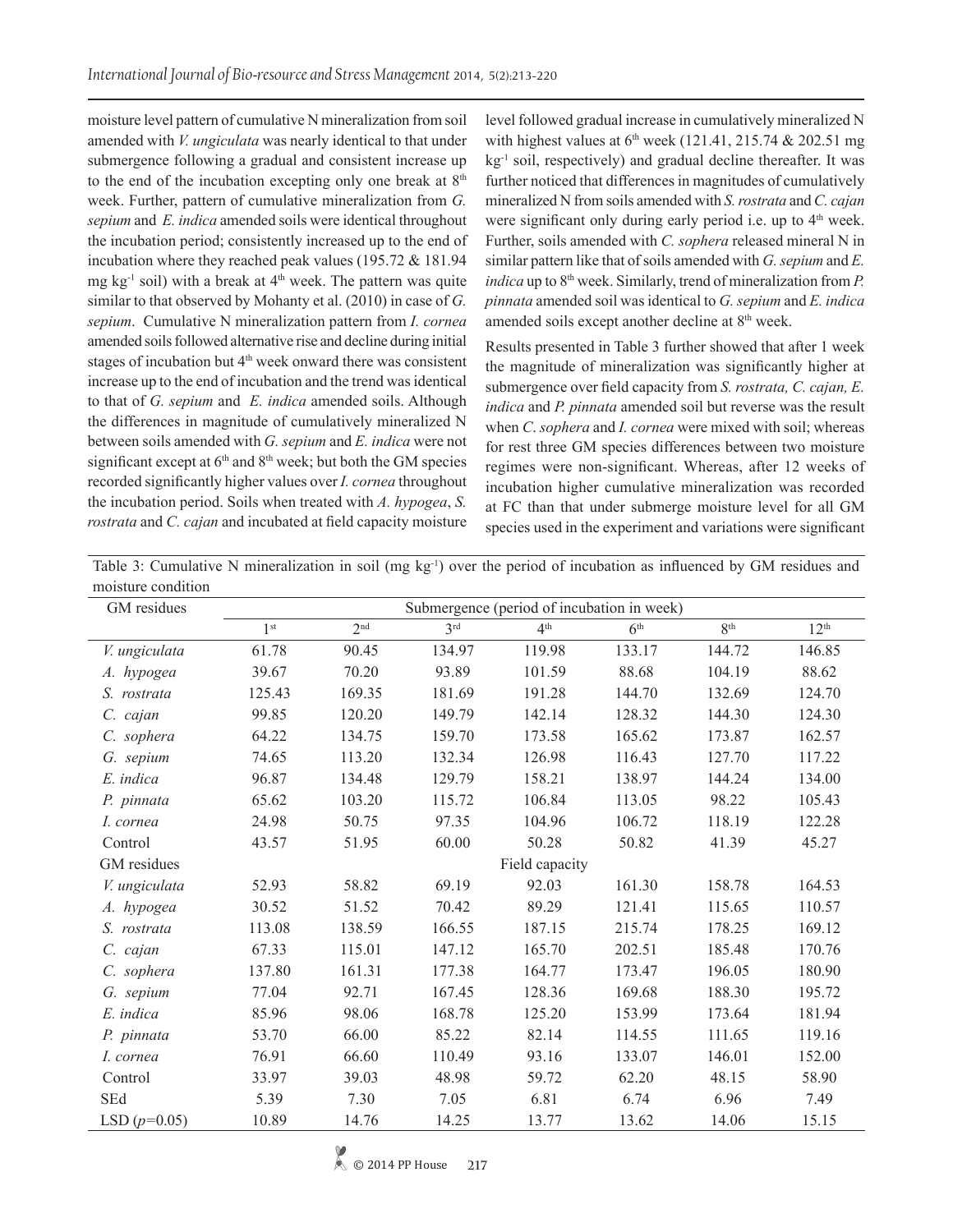excepting *P. pinnata* treated soil and control one. Bhardwaj and Datt (1995) also reported higher mineralization at field capacity moist soil than water saturated soil when amended with *S. cannabina, C. juncea* and *V. ungiculata*.

Comparisons of trend in cumulative N mineralization between submerge and FC moisture regime from GM species as pointed out that there was general tendency of better mineralization at submergence over field capacity up to  $3<sup>rd</sup>$  or  $4<sup>th</sup>$  week and  $4<sup>th</sup>$ week onward the trend was reverse for most of the GM species. *C. sophera, G. Sepium* and *I. cornea* amended soils recorded higher value at FC over submergence almost all throughout the incubation period except at 4<sup>th</sup> week for *C. sophera, I. cornea* and at 2nd week in case of *G. Sepium* amended soil. A close agreement between measured and predicted values of cumulative mineralization was observed for all the GM species at both moisture regimes (Figure 1).

# *3.4. Effect of GM species and moisture regime on N mineralization kinetics*

Linear model was found not to be suitable for describing the mineralization pattern in soils amended with GMs at both the moisture regime as the values of MSE and  $R^2$  were insignificant. Among the nonlinear models, exponential and logistic models were found to be fitting best. At submerge moisture regime N mineralization pattern from soils amended with *V. ungiculata, S. rostrata, C. cajan, E. indica* could be best described by exponential equation and logistic equation was found to be best for describing N mineralization pattern from soils treated with *A. hypogea, C. sophera, G. sepium, P. pinnata* and *I. cornea*. Manguiat et al. (1994) also found that N mineralization patterns of flooded soils in the laboratory followed a logistic function. On the other hand at field capacity moisture regime exponential model was identified as the best model for explaining the N mineralization pattern from soils amended with GM species used in the study except *A. hypogea* for which logistic equation was the best one (Table 4). Earlier reports also confirmed that mineralization from cowpea (Franzluebbers et al., 1994)

and other legumes (Palm and Sanchez, 1991) could be best described by single exponential model.

A perusal of the data presented in Table 5 showed that  $N_0$ which is an estimate of total quantity of soil organic N that is susceptible to mineralization in infinite time was found to be affected by sources of N as well as soil moisture regime.  $N_0$ values were noted to be ranged from  $114.13$  mg kg<sup>-1</sup> soil for *A. hypogea* to 186.13 mg kg-1 soil for *C. sophera* amended soil at submergence and from 116.84 mg kg-1 soil for *P. pinnata* to 191.43 mg kg-1 soil for *G. sepium* treated soil at FC. A comparison of  $N_0$  values of soils amended with GM species at submerge condition revealed that GM species used in the experiment followed the descending order- *C. sophera*>*S. rostrata*>*V. ungiculata*>*E. indica*>*G. sepium*>*C. cajan*>*I. cornea*>*P. pinnata*>*A. hypogea*; however, at field capacity moisture level the series was quite different and followed the descending order- *G. sepium>V. ungiculata>C. cajan*>*S. rostrata>C. sophera>E. indica>I. cornea>A. hypogeal>P. pinnata*. Results further indicated that higher values of  $N_0$  were recorded at field capacity for all the GMs except *C. sophera* & *P. pinnata* amended soils. Nearly similar were the observation of Sihag and Singh (1999) who recorded higher N<sub>0</sub> values of *S*. *aculeata* amended soil at 50% water holding capacity (WHC) than at 75% WHC. On the other hand k, which can determine rate of decomposition, also varied according to the GM species and soil moisture levels. K values at submerge moisture condition varied from 0.563 week-1 for *V. ungiculata* to 2.529 week-1 for *G. sepium* amended soil and from 0.202 week-1 for *V. ungiculata* to 1.391 week-1 for *C. sophera* amended soil at field capacity. The k value of 0.0494 day-1 in *V. ungiculata* amended moist soil was also reported by Franzluebbers et al. (1994). Further that comparison of k values between two moisture regimes for respective GM source revealed that it was always higher at submergence than at field capacity which is supported by findings of Sihag and Singh (1999), who also noted higher k values with increasing soil moisture content.

| Table 4: MSE and R <sup>2</sup> value of best fit models for GM species at different moisture regimes |            |                |                |                |       |                |  |
|-------------------------------------------------------------------------------------------------------|------------|----------------|----------------|----------------|-------|----------------|--|
| GM residues                                                                                           |            | Submergence    |                | Field capacity |       |                |  |
|                                                                                                       | <b>MSE</b> | R <sup>2</sup> | Best fit model | <b>MSE</b>     | $R^2$ | Best fit model |  |
| V. ungiculata                                                                                         | 96.69      | 0.92           | Exponential    | 341.50         | 0.89  | Exponential    |  |
| A. hypogea                                                                                            | 121.94     | 0.91           | Logistic       | 183.15         | 0.96  | Logistic       |  |
| S. rostrata                                                                                           | 52.32      | 0.69           | Exponential    | 55.14          | 0.76  | Exponential    |  |
| C. cajan                                                                                              | 27.37      | 0.66           | Exponential    | 112.60         | 0.93  | Exponential    |  |
| C. sophera                                                                                            | 45.43      | 0.99           | Logistic       | 427.68         | 0.72  | Exponential    |  |
| G. sepium                                                                                             | 749.36     | 0.90           | Logistic       | 317.50         | 0.84  | Exponential    |  |
| E. indica                                                                                             | 96.19      | 0.77           | Exponential    | 472.27         | 0.73  | Exponential    |  |
| P. pinnata                                                                                            | 39.15      | 0.88           | Logistic       | 79.32          | 0.90  | Exponential    |  |
| I. cornea                                                                                             | 48.25      | 0.97           | Logistic       | 342.43         | 0.75  | Exponential    |  |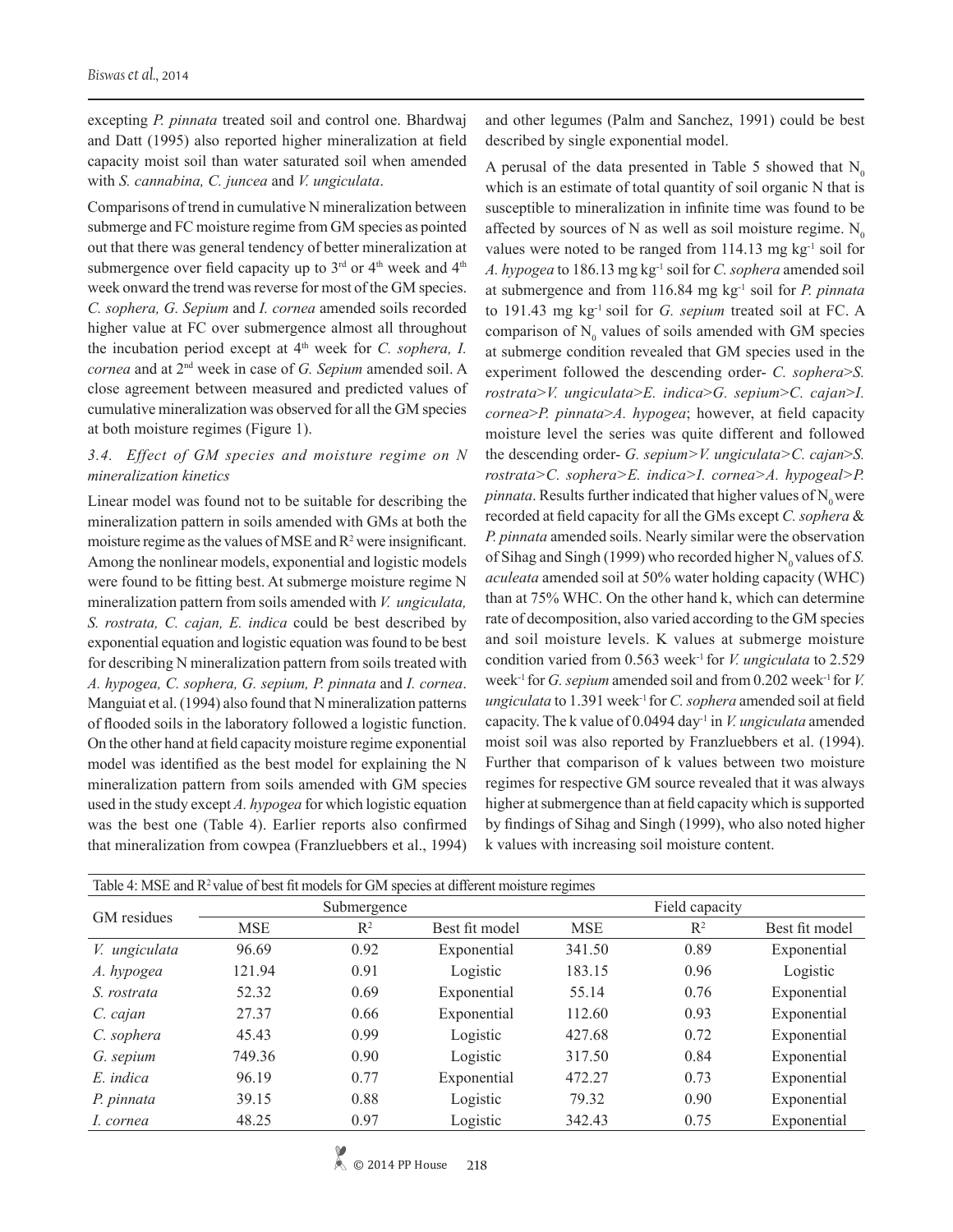*International Journal of Bio-resource and Stress Management* 2014, 5(2):213-220

| Table 5. Mineralization potential ( $mg \nvert g^{-1}$ ) and rate constant (week <sup>-1</sup> ) of GM residues at submergence and field capacity |                                     |                                       |                                     |                                       |  |  |  |
|---------------------------------------------------------------------------------------------------------------------------------------------------|-------------------------------------|---------------------------------------|-------------------------------------|---------------------------------------|--|--|--|
|                                                                                                                                                   |                                     | Submergence                           | Field capacity                      |                                       |  |  |  |
| GM residues                                                                                                                                       | Mineralization<br>potential $(N_0)$ | Mineralization rate<br>constant $(k)$ | Mineralization<br>potential $(N_0)$ | Mineralization rate<br>constant $(k)$ |  |  |  |
| V. ungiculata                                                                                                                                     | 144.24                              | 0.563                                 | 191.26                              | 0.202                                 |  |  |  |
| A. hypogea                                                                                                                                        | 114.13                              | 1.578                                 | 133.65                              | 0.894                                 |  |  |  |
| S. rostrata                                                                                                                                       | 175.49                              | 1.704                                 | 187.28                              | 0.819                                 |  |  |  |
| C. cajan                                                                                                                                          | 137.13                              | 1.304                                 | 189.17                              | 0.500                                 |  |  |  |
| C. sophera                                                                                                                                        | 186.13                              | 1.923                                 | 178.60                              | 1.391                                 |  |  |  |
| G. sepium                                                                                                                                         | 141.57                              | 2.529                                 | 191.43                              | 0.415                                 |  |  |  |
| E. indica                                                                                                                                         | 142.71                              | 1.189                                 | 170.84                              | 0.557                                 |  |  |  |
| P. pinnata                                                                                                                                        | 126.00                              | 2.486                                 | 116.84                              | 0.431                                 |  |  |  |
| I. cornea                                                                                                                                         | 135.20                              | 1.065                                 | 148.84                              | 0.378                                 |  |  |  |



Figure 1: Measured and predicted values of cumulative N mineralization over twelve week period at two moisture regimes in soil amended with (a) *V. ungiculata* (b) *A. hypogea* (c) *S. rostrata* (d) *C. cajan* (e) *C. sophera* (f) *G. sepium* (g) *E. indica* (h) *P. pinnata* & (I) *I. Cornea*

 $\&$  © 2014 PP House **219**